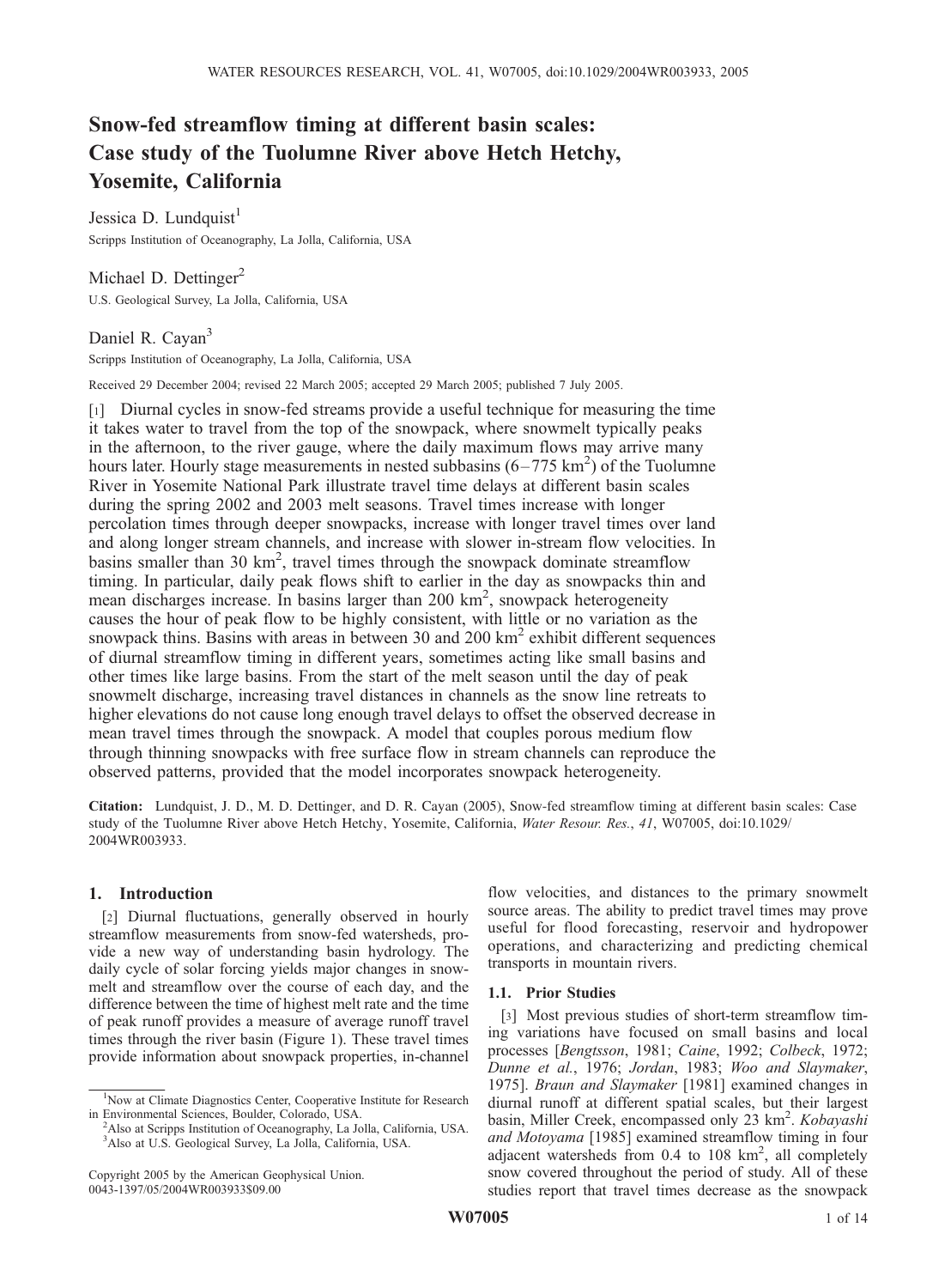

Figure 1. Travel time, which can be measured as the difference between the time of peak solar radiation (solid line) and the time of peak discharge (dashed line).

thins and matures, reflecting shorter travel times for meltwater to pass from the snow surface to the base of the snowpack.

[4] Basin-scale runoff travel times cease to be dominated by snowpack properties when larger basins are considered. Grover and Harrington [1966] state that below the snowfield, peaks and troughs of the diurnal cycle occur later than at the edge of a snowfield, with a delay that depends on the in-stream distance from the snowfield and on the stream's velocity. Lundquist and Cayan [2002] show that, during the peak melt season, most USGS gauged rivers in the western United States have clear diurnal cycles, and that the hour of peak flow changes very little during the peak melt season. The mechanisms by which the evolution of diurnal cycles in many small  $(\leq 30 \text{ km}^2)$  catchments or subcatchments sum to form the contrasting evolution of diurnal cycles in larger  $(>200 \text{ km}^2)$  basins, however, has not been described previously.

## 1.2. Current Study: Tuolumne River, Yosemite National Park

[5] This paper presents an analysis of new observations of hourly streamflow timing within nested basins of the Tuolumne River above the Hetch Hetchy Reservoir, Yosemite National Park, California (Figure 2). California has a Mediterranean climate, and most precipitation falls between November and March. Thus snow provides a natural reservoir, releasing winter precipitation in the summer when the population needs it most. Indeed, over half of California's water supply comes from the high-elevation snowpacks of the Sierra Nevada. Climate variability in the region is high, and precipitation and runoff fluctuate from year to year, from under 50% to over 200% of climatological averages. Climate fluctuations, climate trends, and the growing needs of water consumers require informed management of these resources. In order to improve understanding of hydrologic processes at high altitudes, a network of meteorological and hydrological sensors has been deployed in Yosemite National Park since Summer 2001 [Lundquist et al., 2003].

[6] The nested subbasins in the study area illustrate the kinematics of streamflow timing at different spatial scales. During the 2002 and 2003 melt seasons, in-stream pressure sensors (Solinst Leveloggers, http://www.solinst.com) measured river stages at half-hour intervals in 17 subbasins (Figure 2) of the Tuolumne and Merced rivers. Subbasin areas, delineated on a 30-m resolution digital elevation model (DEM), range from 6 to 775 km<sup>2</sup>. Basin elevations range from 1200 to 3700 m. Table 1 details the characteristics of three subbasins examined in this paper.

[7] During the first half of the 2002 and 2003 melt seasons, from the day flows started rising until the day of peak flow, different sized basins exhibited different trends in diurnal streamflow timing (Figure 3). During this early season melt period, sensors monitoring flows from basins larger than  $200 \text{ km}^2$  reported remarkably constant diurnal streamflow timings, e.g., at Glen Aulin  $(251 \text{ km}^2)$  and Hetch Hetchy (775  $km^2$ , Figure 3). This consistency is similar to that observed in most USGS gauged basins throughout the western United States [Lundquist and Cayan, 2002; Lundquist, 2004; Lundquist and Dettinger, 2005].

[8] In the subbasins smaller than 30  $\text{km}^2$ , e.g., in Rafferty Creek (25 km<sup>2</sup>, Figure 3), the observed times of peak daily flows evolved so that they were 5 to 6 hours earlier on the day of peak flow than they were when flows began to rise in both years. This evolution is similar to the sequence of events reported by previous small basin studies [Bengtsson, 1981; Caine, 1992; Colbeck, 1972; Dunne et al., 1976; Jordan, 1983]. At gauges monitoring subbasins larger than 30 but smaller than  $200 \text{ km}^2$ , the evolution of daily flow timing differed from one spring to the next. In 2002, at the Lyell Fork of the Tuolumne River  $(109 \text{ km}^2, \text{Figure 3})$ , daily peak flows arrived between 2000 and 2200 local standard time (LST) during the early melt season, with no clear trend toward earlier or later diurnal cycles, a seasonal evolution similar to those in the larger basins. In 2003, however, streamflow timing at Lyell Fork came earlier as the melt season progressed, until by the day of peak flows, the diurnal peak was 3 hours earlier than when the snowmelt began. Thus flows in 2002 evolved like a large basin, and flows in 2003 evolved more like a small basin.

[9] Following the day of peak spring discharge, during the second half of the two melt seasons, the peak daily flows arrived later and later in all basins, even as flows declined. During this period of declining streamflow, more and more of the snowmelt originated from the highest snowfields, and streamflow velocities decreased as water levels in the channels fell [Rickenmann, 1994]. The resulting delays in diurnal cycle timing were greatest in the larger basins, where long travel distances added significantly to time delays caused by declining velocities. This period of declining streamflow is the subject of continuing research and is not the focus of this paper.

## 1.3. Objectives

[10] This study focuses on the basin-to-basin and, in some basins, year-to-year differences in diurnal streamflow timing during the period in early spring from the start of snowmelt to the date of peak discharge. Somehow, discharge from numerous small  $(\leq 30 \text{ km}^2)$  catchments, each with diurnal peak streamflows that arrive earlier each day as the snowpack shrinks, combine to produce a diurnal signal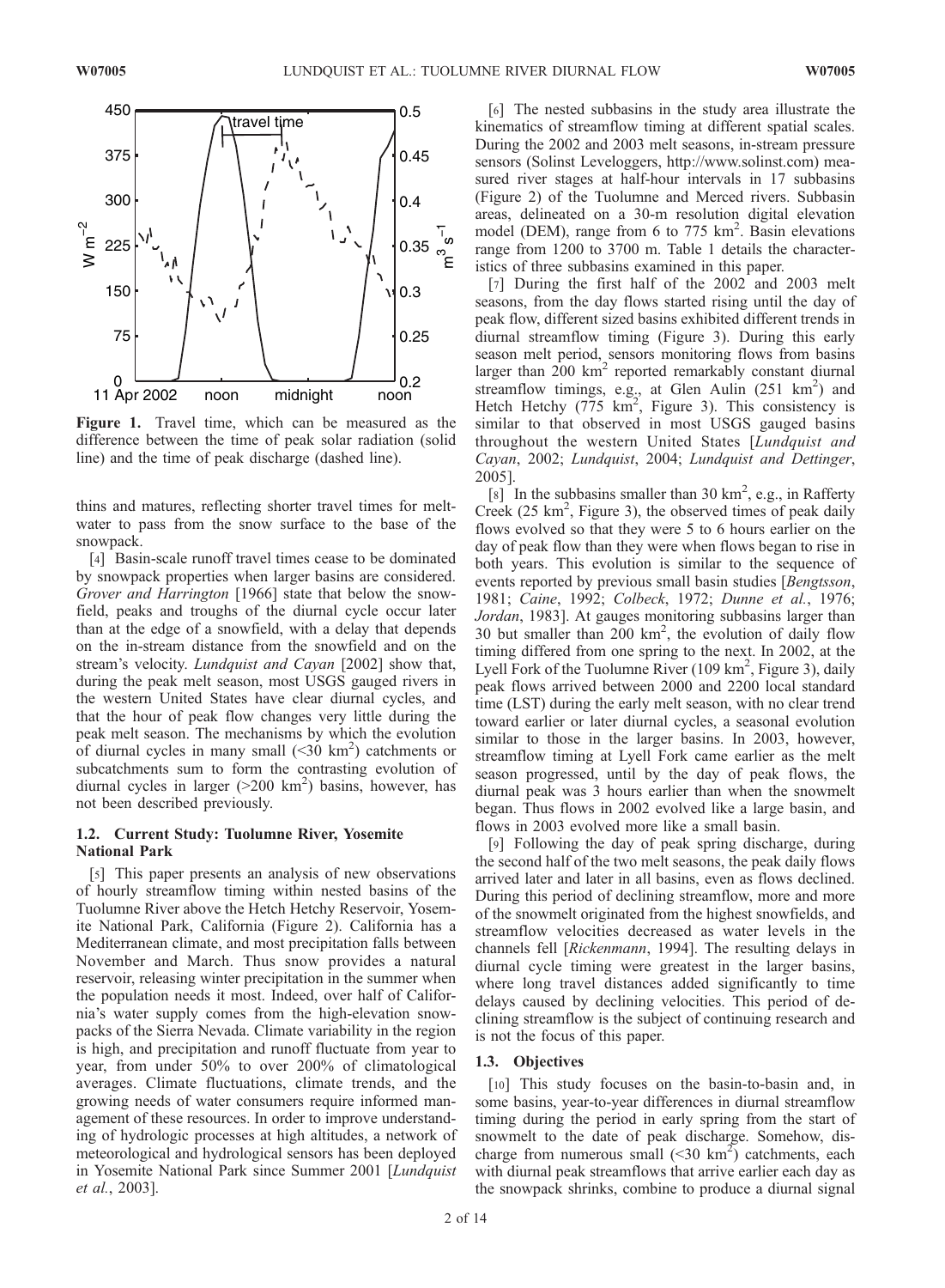

Figure 2. Map of stream gauges in intensive study area in Yosemite National Park. Gauges marked as "snow-dominated" monitor basins with areas less than 30 km<sup>2</sup>. Gauges marked as "transitional" monitor basins larger than 30 km<sup>2</sup> but smaller than 200 km<sup>2</sup>. Gauges marked as "no snow signature" monitor basins larger than 200  $\text{km}^2$ .

in larger ( $>$ 200 km<sup>2</sup>) catchments that peaks near the same time each day during this period, apparently regardless of snowpack properties. This change could come about because the time that water spends moving through the snowpack becomes a smaller fraction of the total travel time as channel distances and channel travel times increase with basin scale. The change could occur because small headwater basins are snow covered throughout the first half of the melt season, whereas larger basins generally span larger ranges of elevations and have snow lines that retreat to higher altitudes during the melt season. In these larger basins, the increase in travel distance along the channels might offset the decrease in travel distance through the snowpack. However, this possibility would require some unrealistic "tuning" of the rates of snow line retreat to just match the hastening of diurnal cycles expected from snowpack thinning.

[11] Alternatively, variations in snow depths and melt rates are observed to increase with basin scale [Anderton et al., 2002; Erxleben et al., 2002]. These spatial variations of snowpack properties within the larger basins would yield differing contributions to the diurnal cycles of streamflow, contributions that peak at very different times of day. The timing of the sum of all these contributions ends up being independent of the snowpack properties at any one point [Lundquist and Dettinger, 2005; Lundquist, 2004]. The resulting diurnal timing is stable throughout the early melt season because of the (essentially random) heterogeneity of the snowpack rather than because of a specific spatial distribution of snowpack properties.

[12] The present analysis uses the Tuolumne River network of streamflow observations along with a numerical simulation to test the above hypotheses. The average time that meltwater spends in the snowpack on various days

Table 1. Tuolumne River Subbasin Characteristics

| Basin          | Area, $km2$ | Main Channel<br>Length, km | Gauge<br>Elevation, m | Mean<br>Elevation, m | Highest<br>Elevation, m |
|----------------|-------------|----------------------------|-----------------------|----------------------|-------------------------|
| Rafferty Creek |             |                            | 2670                  | 3060                 | 3400                    |
| Lyell Fork     | 109         | 20                         | 2670                  | 3160                 | 3700                    |
| Hetch Hetchy   | 775         | 59                         | 1170                  | 2850                 | 3700                    |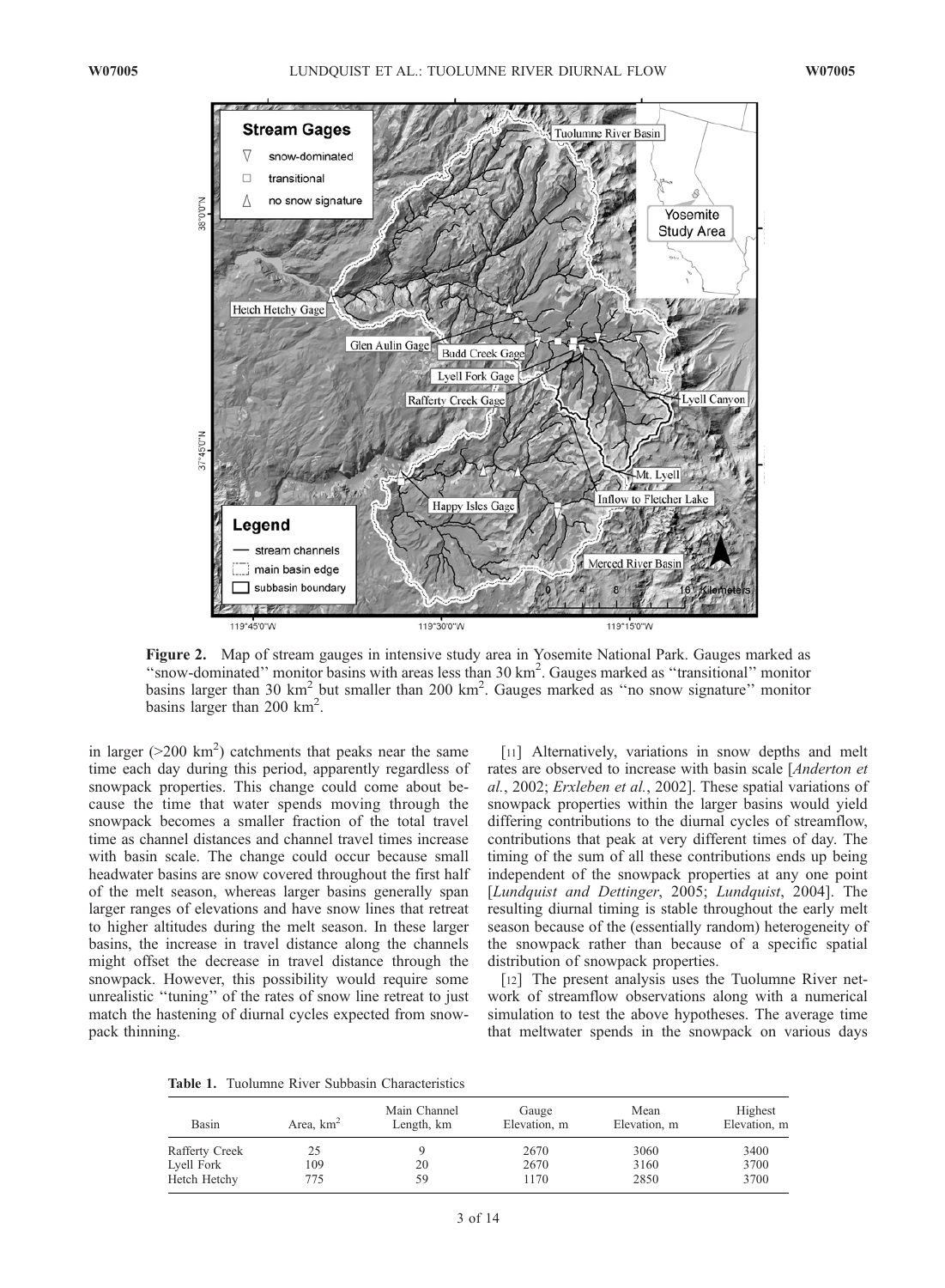

Figure 3. Observations of hour of peak streamflow (curves with symbols, right axis) in local standard time (LST) for Rafferty Creek (pluses), Lyell Fork (circles), Glen Aulin (triangles), and Hetch Hetchy (squares) along the Tuolumne River in (a) 2002 and (b) 2003. Discharge at the nearby Merced River at Happy Isles gauge (solid line, left axis), which is highly correlated with stages at all gauges, illustrates relative discharge magnitudes through time. Vertical dashed lines indicate the beginning and end of the period of interest for this study. The falling limb of the hydrograph is not considered here.

during the early melt season is estimated from measurements of snow depth and melt rates (section 2.1). The average time spent traveling along the stream channel is estimated using observed distances along channels from the snow line to a gauge together with estimates of in-channel velocities for a measured discharge (section 2.3). These estimates, although approximate, indicate that the travel times in stream channels are short compared to travel times within the snowpack, even in the large Hetch Hetchy basin (775 km2 ). Increases in channel lengths from retreating snow lines to the gauges are not sufficient to offset the decreasing travel times through the thinning snowpack (section 2.4). Thus some other property that changes with basin scale must be responsible for the observations of streamflow timing. Variability in snowpack properties increases in larger basins, and a simulation of the Tuolumne River above Hetch Hetchy is used to test how snowpack variability affects streamflow timing at different scales (section 3). As with the travel time estimates of section 2, the model shows that the seasonal evolution of in-channel travel velocities and distances is not sufficient to explain the observed timing changes. Rather, the model must include heterogeneity of snowpack properties if it is to reproduce the observed patterns in streamflow timing. Thus accurate representations of snowpack heterogeneity appear to be essential for accurate forecasts of short-term streamflow timing (Section 4). Thus the heterogeneity of snow-fed river basins is an essential characteristic that affects their hydrologic behavior and not a source of ''noise.''

# 2. Estimated Travel Times: Snowpack Versus Stream

[13] Average travel times in a basin are the average distances traveled divided by the path-averaged travel velocities, along flow paths from melt to measurement. The path-averaged distances depend on (1) distances that meltwater has to percolate through the snowpack, (2) paths and distances traveled from the base of the snowpack to channels, and (3) distances that the water flows along the channel network to reach the gauge. Travel velocities depend on discharge magnitude, geometry, and friction along these paths. As the snowmelt season begins, snowpacks mature, flow fingers develop, and stream channels fill so that flow velocities increase. Thus overall travel velocities increase in both snowpacks and river channels along with the increases in discharge. To interpret the observed sequences of daily flow times discussed in section 1, we partitioned travel times between travel in the snowpack and travel along the hillslope and stream channel. Adding a snowpack component to D'Odorico and Rigon's [2003] estimated mean travel time across hillslopes and channels,  $E[t]$ , yields

$$
E[t] = \frac{\langle x_s \rangle}{u_s} + \frac{\langle x_h \rangle}{u_h} + \frac{\langle x_c \rangle}{u_c}
$$
 (1)

where  $\langle x_{s/h/c} \rangle$  is the average travel distance and  $u_{s/h/c}$  is the average velocity of water through or over the snowpack $\langle s \rangle$ hillslope<sub>(h)</sub>/channel<sub>(c)</sub>.

#### 2.1. Travel Time Through the Snowpack

[14] To estimate travel times through the snowpack, one must know the distances water moves through the snowpack (snow depths) and the speed at which meltwater travels, which depends on surface melt rates and on snowpack properties. To estimate these time-varying properties, measurements of daily snow water equivalent (SWE) during springs 2002 and 2003 were analyzed at 47 snow pillows at elevations from 1500 to 3400 m throughout the central Sierra Nevada (described further by Lundquist et al. [2004]). Daily melt rates were estimated from the day-today differences in SWE at each station. This interpretation assumes that all of the meltwater migrated out of the snowpack above the pillow each day. While it accurately measures outflow from the snowpack and inflow to the stream, actual surface melt rates may be underestimated, particularly early in the season when melt at the upper surface is retained within the snowpack.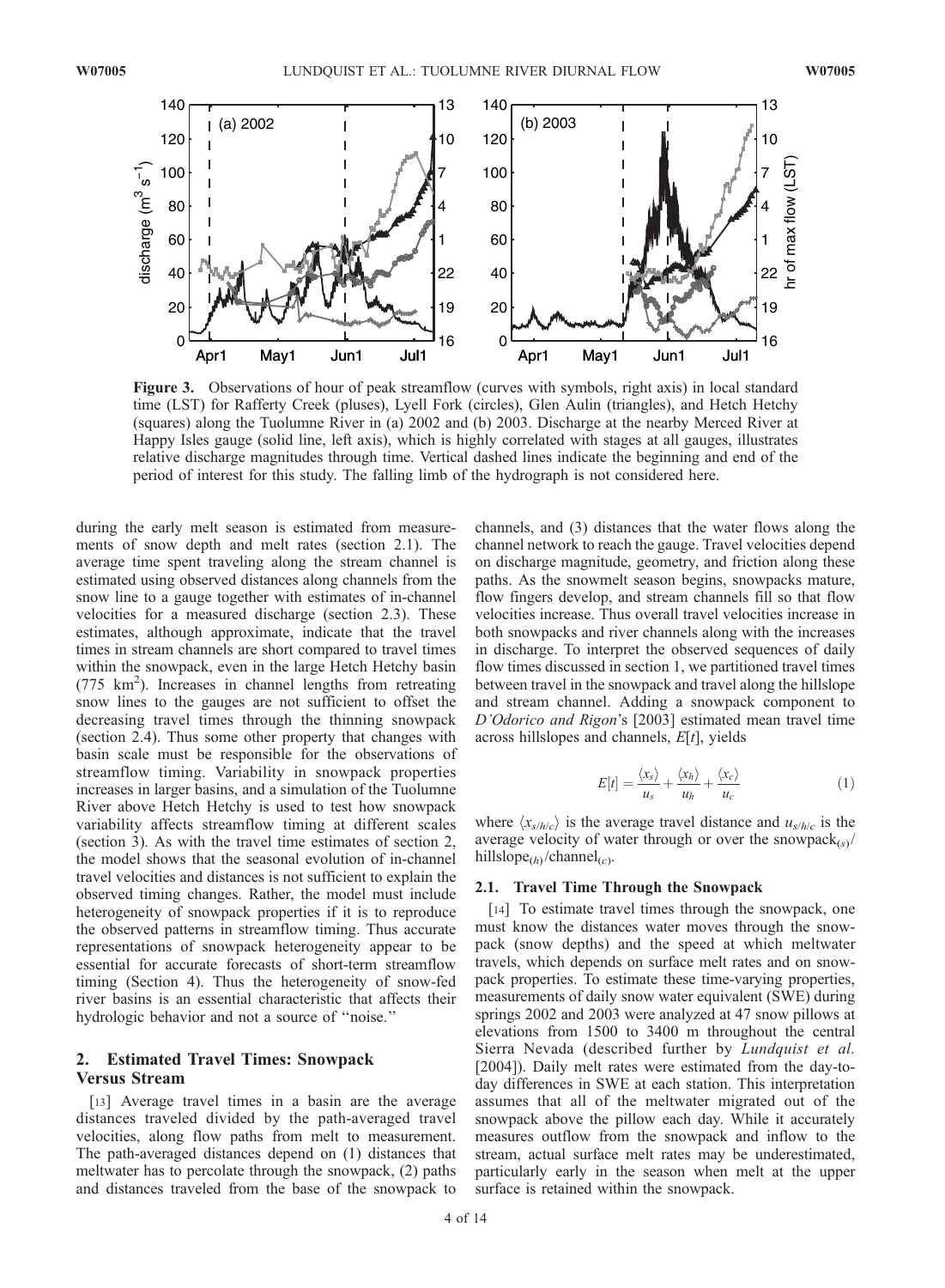

Figure 4. (a) Average snow depth versus day of the year for 2002 and 2003. Arrows indicate average depth at the start of the main melt season (time of peak snow accumulation) and on the day of peak discharge (30 May). (b) Average daily melt versus time for the 2 years. Arrows indicate melt rates at the start and peak of each melt season.

[15] Snow depth, density, and SWE were measured at 92 snow courses in the central Sierra Nevada on 1 April 2002 and 1 May 2003, near the start of the melt season for each year. The average density at these snow courses, calculated by combining both sets measurements, was  $400 \text{ kg m}^{-3}$ . Because density varies much less in space and time than either SWE or snow depth [Adams, 1976; Anderton et al., 2002; Elder et al., 1991; Logan, 1973; Shook and Gray, 1997], this average density was used to convert SWEs at the snow pillows to snow depths (Figure 4a). Density was assumed constant throughout the melt season, since sensitivity tests by Lundquist and Dettinger [2005] indicated that seasonal changes in density did not noticeably affect diurnal melt timing.

[16] Flow through snowpacks can be modeled as a vertical percolation of water through an unsaturated porous medium [Colbeck, 1972]. Although downslope flow along ice layers is likely throughout the Sierra Nevada [Kattelmann and Dozier, 1999], flow from the top to the bottom of the snowpack probably dominates the melt regime, especially on slopes of lower angle and when the snowpack is isothermal at  $0^{\circ}$ C [Smith, 1974; Dettinger and Gerkhe, 2002]. From a snowmelt propagation model [Dunne et al., 1976], we estimate

$$
u_s = Km^{2/3} \tag{2}
$$

where  $u_s$  is the vertical velocity through the snowpack, m is the melt rate at the surface, and  $K$  corresponds to an unsaturated permeability, assumed herein to be about 99 cm<sup>1/3</sup> h<sup>-1/3</sup> (1.4 m<sup>1/3</sup> s<sup>-1/3</sup>), based on estimates by Lundquist and Dettinger [2005] and Lundquist [2004].

[17] On the basis of snow pillow measurements from 2002 and 2003 (Figure 4b), typical daily totals of snowmelt in the central Sierra range from 1.5 cm  $d^{-1}$ , early in the season, to 4.5 cm  $d^{-1}$ , during peak melt. On the basis of energy balance measurements and calculations from the Mammoth Mountain Energy Balance Monitoring Site (http://neige.bren.ucsb.edu/mmsa/), located southeast of the Yosemite Study area in the Sierra Nevada, melt rates follow the diurnal cycle of solar radiation. Thus melt rates can be represented by half sinusoids with peaks at noon each day. In this idealized representation, average daytime melt rates are assumed to vary from 0.125 to 0.375 cm  $h^{-1}$ , and maximum melt rates vary from 0.196 to 0.589 cm  $h^{-1}$ . Substituting these melt rates into equation 2, typical velocities range from 25 to 70 cm  $h^{-1}$ , consistent with values measured in previous field experiments: 25 cm  $h^{-1}$  [Dunne et al., 1976], 36 cm h<sup>-1</sup> [Colbeck and Anderson, 1982], and 50 cm  $h^{-1}$  [*Kobayashi and Motoyama*, 1985].

[18] Thus, given observations (or estimates) of snowpack thicknesses, travel time through snowpacks can be estimated throughout the melt seasons. At the start of the melt season in both 2002 and 2003, the snow depths at the snow pillows,  $\langle x_s \rangle$ , averaged 190 cm. Assuming m  $\approx$  0.125 cm h<sup>-1</sup> and  $u_s = 25$  cm h<sup>-1</sup>, the travel time through the snowpacks might have totaled as much as 7.7 hours. The snowmelt season was much shorter in 2003 than in 2002, due to above-normal April snowfall and therefore a late start of melt, but in both years peak flows occurred around 30 May, when average melt totals reached 4.5 cm  $d^{-1}$  (Figure 4b) and  $u_s = 50$  cm h<sup>-1</sup>. By that time,  $\langle x_s \rangle = 30$  cm in 2002 and 90 cm in 2003. Consequently, by the end of May, snowpack travel times were about 0.6 hour and 1.7 hours in 2002 and 2003, respectively. Thus, from the beginning to midpoint of the 2002 and 2003 snowmelt seasons, the travel times through the snowpacks would be expected to have declined by 6 to 7 hours. This estimated reduction in travel time is consistent with observations in subbasins with areas less than 30  $\text{km}^2$ , e.g., Rafferty Creek (Figure 3), in both years. Because the channel lengths are short in the smaller basins, the close agreement between this travel time estimate and observations suggests that meltwater percolates through the unsaturated snowpack at a speed that is consistent with equation 2.

# 2.2. Travel Time From the Snowpack to the Stream Channel

[19] Hillslope lengths,  $\langle x_h \rangle$ , have been parameterized by  $\frac{1}{2D}$  [*Bras*, 1990], where *D* is the watershed's drainage density, i.e., the total length of channels within a basin divided by the basin area. For the Tuolumne River drainage, D was estimated from a DEM (Figure 2), and  $\langle x_h \rangle \cong 250$  m. Estimates of  $u_h$  range from 14 m h<sup>-1</sup> for travel along the saturated base of a snowpack [Dunne et al., 1976] to 540 m  $h^{-1}$  for fast overland flow [Dunne, 1978]. Thus, in the Tuolumne River drainage, the time spent in hillslope transport could vary from less than one hour to just under a day. Neither drainage densities nor overland flow velocities depend much on basin size [D'Odorico and Rigon, 2003].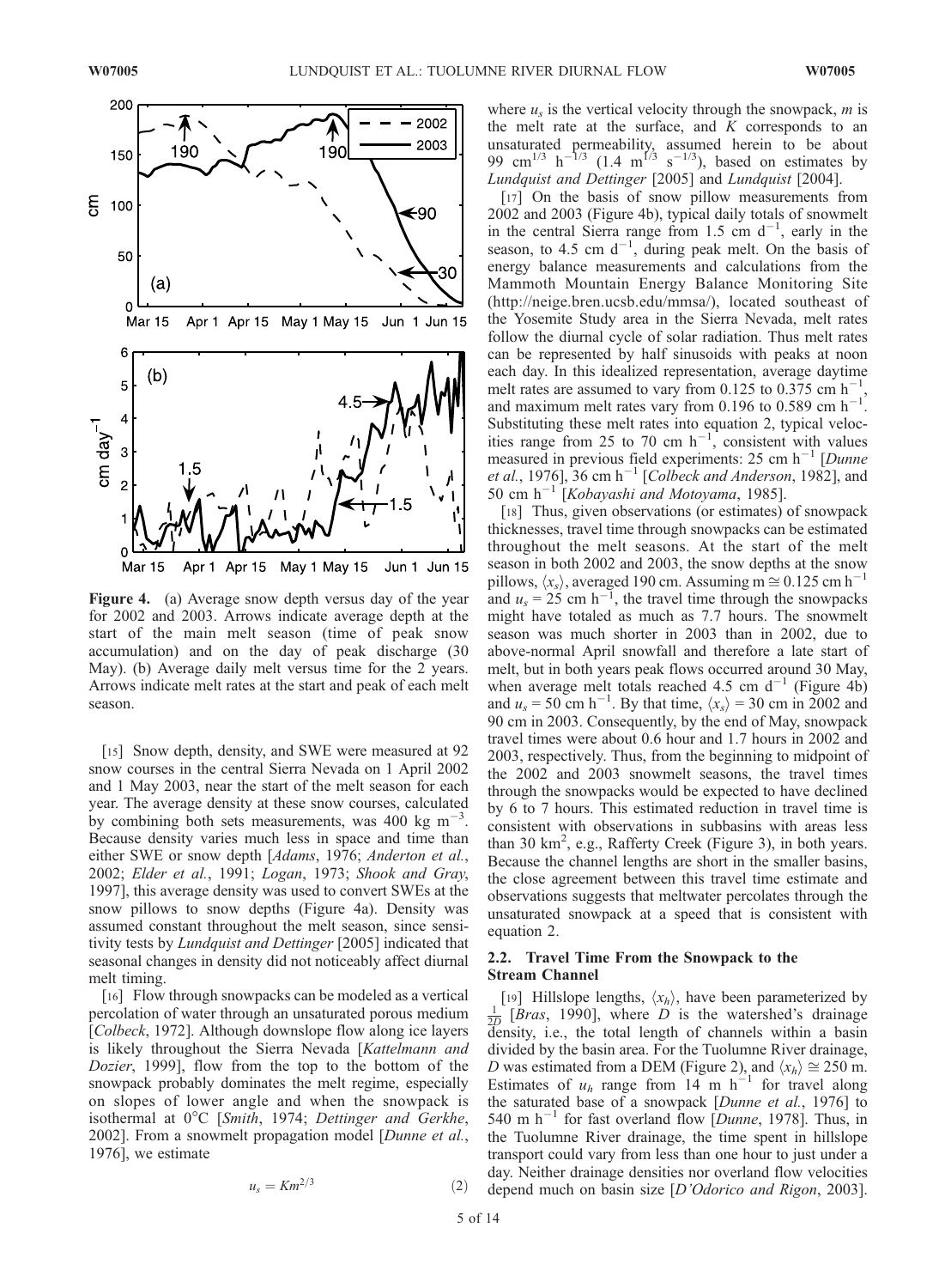

Figure 5. Map of snow cover for the Tuolumne River basin above Hetch Hetchy. Darkest to lightest shading represents area that was snow free from 9 May 2003 on, from 17 May, from 25 May, and by 2 June, respectively. White areas were snow covered on 2 June. The elevation ranges from 1200 m at the Hetch Hetchy gauge on the west side of the map to 3700 m at Mount Lyell on the southeast corner of the map.

Seasonal changes in soil moisture, frozen ground, and relative proportions of surface to subsurface flow are likely to affect diurnal timing at a site [Lundquist and Dettinger, 2005]. However, soil characteristics in the Tuolumne Watershed do not change systematically with basin scale. For example, most of the fine-grained soils are located in the Tuolumne Meadows region upstream of the Lyell Fork gauge, while most of the riverbed and adjacent slopes between the Glen Aulin and Hetch Hetchy gauges are bare granite. Thus, while time spent in hillslope transport might vary by up to 22 hours at different basin locations, these variations do not appear to depend on basin scale and thus probably are not responsible for the observed scaledependent variations in timing. However, variability in hillslope transport is probably partly responsible for smoothing out the peak in the streamflow hydrograph. In this study, we assume hillslope transport is fast and neglect its influence on streamflow timing.

## 2.3. Travel Time Along the Stream Channel

[20] Estimating travel times in stream channels requires knowledge of channel lengths and path-integrated velocities. To determine how the distances from the snow line to each gauge increase as the snow line retreats to higher elevations, MODIS-derived snow covered area maps were obtained for the 2002 and 2003 melt seasons (MOD10A2 data product (Hall et al. [2000], data from March to June 2002 and May to June 2003)). These images had 500-m spatial and 8-day temporal resolution and were projected over the DEM (Figure 5). The changing snow line primarily follows contours of elevation. If most discharge had originated from the edge of the snow line along the main channel of the Tuolumne River above Hetch Hetchy,  $\langle x_c \rangle$  = 16 km on 09 May 2003, when melt began, and  $\langle x_c \rangle$  = 46 km on 02 June 2003, when peak flow occurred. If all snow covered areas contributed equally to Tuolumne River discharge, then, by averaging over all the snow covered lengths of the channel network,  $\langle x_c \rangle$  = 33 km on 09 May 2003, and  $\langle x_c \rangle$  = 40 km on 02 June 2003. On 02 June, the area-averaged channel length is shorter than the main channel length because Piute Creek, in the northern portion of the basin, contributed snowmelt from a shorter distance than the main channel, which had a snow line near Mount Lyell (Figure 5).

[21] In-channel flow velocities depend strongly on channel geometry and roughness, which are difficult to parameterize [Bathurst, 2002]. Velocity increases with discharge [Rickenmann, 1994] and slope [Bras, 1990], but the coefficients and forms of the equations vary between river reaches. In-channel velocities can be estimated by the Manning and Chezy equations:

$$
u_c = C(Q)\sqrt{s} \tag{3}
$$

where  $u_c$  is velocity, s is channel slope, and  $C(Q)$  represents the very site-dependent relationship between velocity and channel shape and roughness that varies with discharge level, Q.

[22]  $C(Q)$  was estimated here by considering travel times late in the season, when almost all the meltwater originated from snowpacks at the head of the channel. By mid-June of 2002 and 2003, only the highest elevations were snow covered in the satellite images, and most of the streamflow originated from glaciers and snowfields surrounding Mount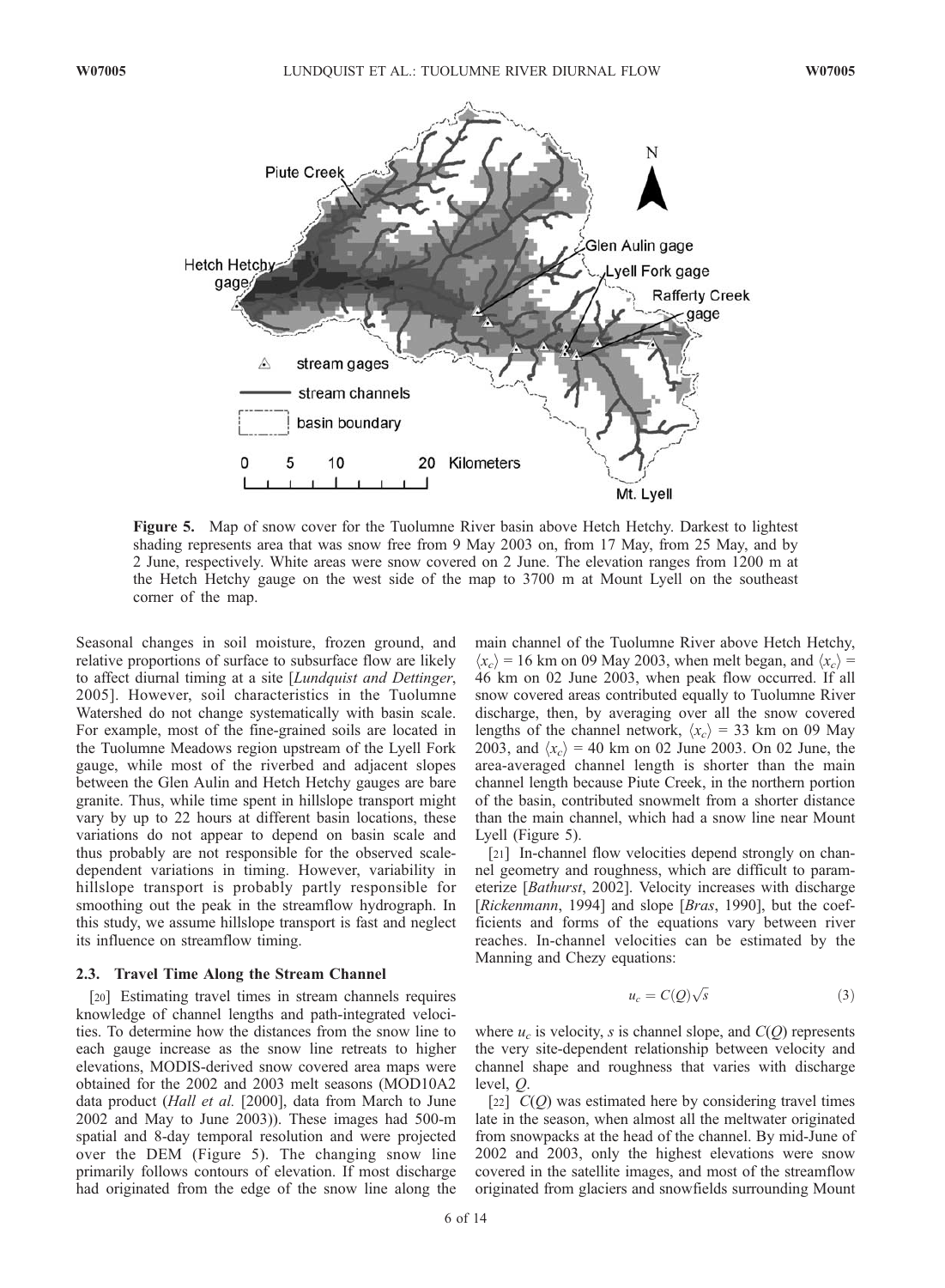Lyell, the highest peak in Yosemite National Park. During the second half of the melt season, peak timings at all smallbasin gauges agreed to within less than one hour, so we assume that the hour of peak flow observed at Rafferty Creek is about the same as that at the head of Lyell Canyon. With this assumption, we measured the difference between the hours of peak flow at various gauges (Figure 3) and combined that with in-channel distances from the DEM (Figure 5) to estimate mean velocities for different channel sections at different discharge rates (Figure 6).

[23] Four sites along the Tuolumne River were used to estimate travel times and velocities: the headwater streams (represented by Rafferty Creek and the head of Lyell Canyon), the Lyell Fork gauge, the Glen Aulin gauge, and the Hetch Hetchy gauge (Figure 6a). For each of the three upstream sites, the difference in hour of peak flow between that site and Hetch Hetchy was used to estimate the inchannel travel time to Hetch Hetchy at different levels of discharge (Figure 6b). The dates shown coincide with periods when discharge levels and streamflow timing were stable for several days and when satellite images were available to verify that the snow line had retreated to near the headwaters of Lyell Canyon. Travel times were about twice as long on 29 June 2002, when 10 m<sup>3</sup> s<sup>-1</sup> of discharge were recorded at the nearby Happy Isles gauge (Figure 3), as on 14 June 2003, when  $40 \text{ m}^3 \text{ s}^{-1}$  of discharge were recorded (Figure 6). Thus the higher discharge rate coincided with the faster velocities.

[24] Average velocities were estimated for the three reaches between the four gauges (Figure 6c). By normalizing these velocities by the square root of the average slope for each reach, we estimated  $C(Q)$  at selected times and locations (Figure 6d). Along each reach,  $C(Q)$  increased with discharge.  $C(O)$  also increased downstream as contributing areas and discharge rates increased. The highest calculated value was  $138$  km h<sup>-1</sup>, for the reach between Glen Aulin and Hetch Hetchy on 14 June 2002. This value is much higher than the others, perhaps because of some errors in the snow cover analyses; e.g., perhaps, on that day, snowfields too small to appear on the satellite image were providing runoff from the northern drainage area, which is closer to the Hetch Hetchy gauge than Glen Aulin. Such an unaccounted for source would result in an earlier diurnal peak and erroneously high velocity estimates. On 14 June 2003, snow was visible in satellite images of the northern drainage area, so no velocity estimate was made for the reach below Glen Aulin. The lowest calculated value is  $16$  km h<sup>-1</sup> for the reach between the headwater streams and the Lyell Fork gauge on 29 June 2002, which was the location and date of the lowest discharge levels. The mean value of  $C(O)$  for all three reaches was 64 km h<sup>-1</sup> on 14 June 2002 and 28 km  $h^{-1}$  on 29 June 2002. Combining these two mean values with slope measurements along the channel provides rough estimates of how travel times and velocities vary along the channel (Figures 6b and 6c, lines) at higher and lower discharge levels. The very high velocities downstream of Glen Aulin correspond to a canyon-like section of the Tuolumne River characterized by steep granite slopes, repeated waterfalls, and supercritical flow. Because the main roughness elements in this river section are large boulders, the velocity has the potential to increase dramatically between low flows and high flows, when the boulders



Figure 6. (a) Elevation versus distance along the main channel of the Tuolumne River, from Hetch Hetchy to the top of Mount Lyell. Vertical dashed lines indicate the location of the MODIS snow lines on 3 May and 3 June, near the start and peak of the 2003 melt season. (b) Travel time from a point along the channel to the Hetch Hetchy gauge as a function of distance. Travel times measured from hourly records of streamflow peaks are represented by circles (29 June 2002), triangles (14 June 2002), and squares (14 June 2003). The solid curve estimates travel time (14 June 2003). The solid curve estimates travel time<br>assuming  $v = 28\sqrt{s}$ , and the dashed curve estimates travel assuming  $v = 26\sqrt{s}$ , and the dashed curve estimates travel<br>time assuming  $v = 64\sqrt{s}$ . (c) Estimated velocity versus distance along the same channel. Horizontal lines with symbols estimate average velocities for each reach between gauge measurements, for the same dates as in Figure 6b. Curves illustrate velocities from the same equations as in Figure 6b. (d)  $C(Q)$  for the same dates as in Figures 6b and 6c, calculated as  $C(Q) = \frac{\bar{v}}{\sqrt{s}}$  for each reach, where the bars denote average values.

become completely submerged [Bathurst, 2002]. From these velocity estimates and satellite maps of the snow line along the channel, travel times in the stream channel from the start to peak of the melt season can be approximated.

[25] Table 2 summarizes in-channel travel time estimates. For the Hetch Hetchy basin, the mainstream in-channel travel distance increased from 16 to 46 km, assuming that most melt originated from the edge of the snow line along the main channel. Estimated in-channel velocities increased from 7 to 15 km  $h^{-1}$ , assuming that the average values of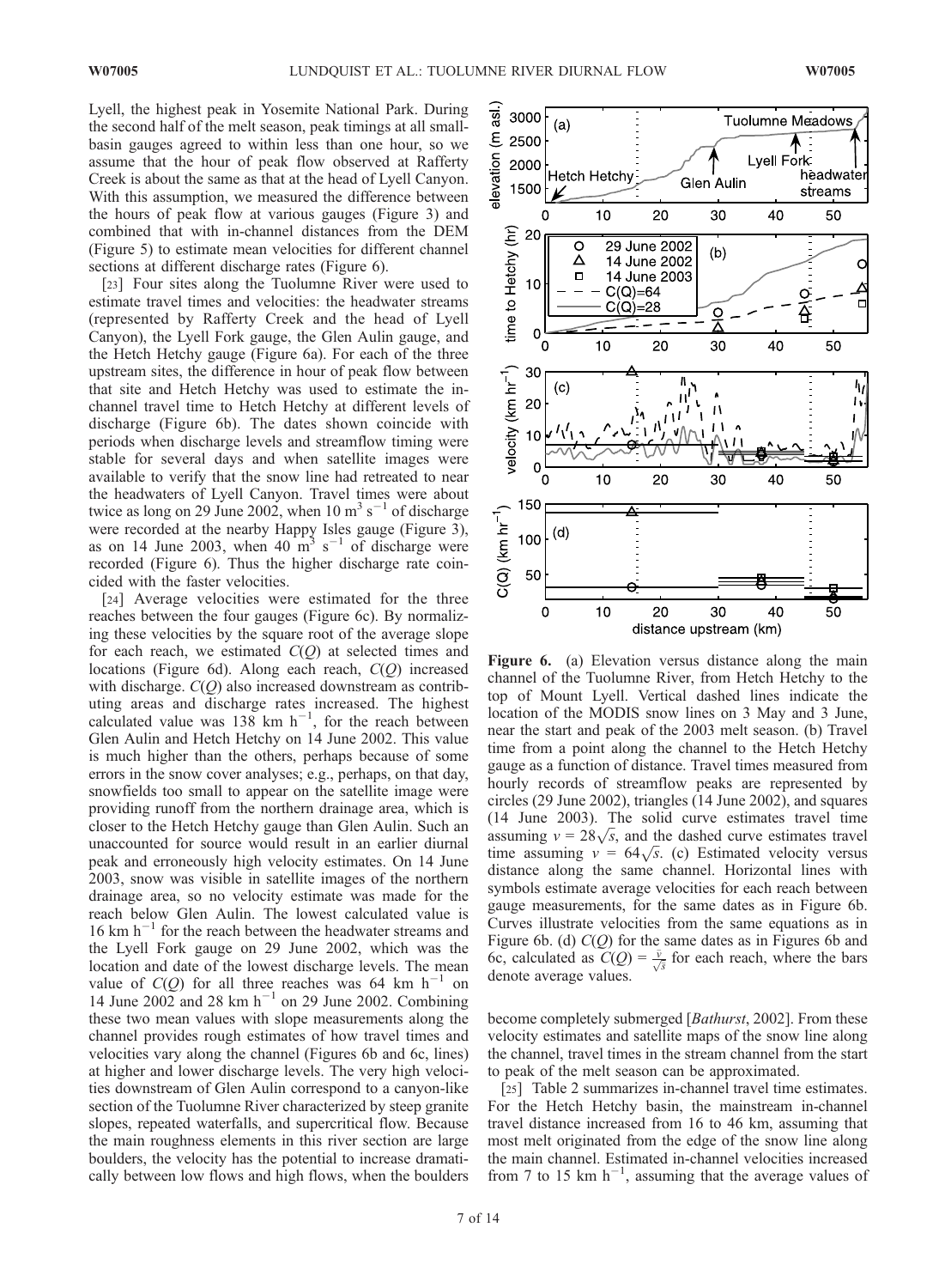|                | $\langle X \rangle$ initial<br>9 May, km | $\langle X \rangle$ final<br>2 June, km | $u_{initial}$<br>$km h^{-1}$ | $u_{final}$<br>$km h^{-1}$ | Linitial,<br>hours | $t_{final}$<br>hours | hours   |
|----------------|------------------------------------------|-----------------------------------------|------------------------------|----------------------------|--------------------|----------------------|---------|
| Rafferty Creek |                                          |                                         |                              |                            |                    | 0.25                 | $+0.25$ |
| Lyell Fork     |                                          |                                         |                              | 3.3                        |                    |                      | $+2.7$  |
| Hetch Hetchy   | 10                                       | 46                                      |                              |                            | 2.3                |                      | $+0.8$  |

Table 2. Effects of Changing Snow Line and Water Velocity on Channel Travel Times in 2003

 $C(O)$  of 28 and 64 km h<sup>-1</sup> are representative for low- and high-flow volumes, respectively. Channel length increased as the season progressed, as did flow velocity. The increased length (alone) would increase travel time; increased velocity would decrease travel time. The net effect of these two changes, however, was an increase in travel time by about +0.8 hours. If snow covered areas above the snow line contributed significantly to diurnal timing, the seasonal change in average travel distance in the channel would be smaller, and the increase in travel time would be smaller. If the velocity change was larger, which is possible since the range of discharge magnitudes between the starting and peak discharge values was greater than the range represented in the velocity estimates, the change in timing would be smaller and could become negative. Given these uncertainties (which would tend to reduce in-channel travel times), we will use the initial, longer travel time estimate in the following discussion.

[26] In contrast with the reach above Hetch Hetchy, travel times along the reach above the Lyell Fork gauge varied considerably with the retreating snow line (Table 2). Tuolumne Meadows is the flattest segment with the slowest flow velocities in the Tuolumne River basin (Figures 6a and 6c). Estimated in-channel velocities above the Lyell Fork gauge are about 10 times smaller than velocities above the Hetch Hetchy gauge (Figure 6c). These slow velocities result in large seasonal changes in channel travel time for meltwater originating upstream of Tuolumne Meadows (Figure 6b). At the start of the 2003 melt season, the entire Lyell Fork basin was covered with snow, so, assuming that most melt originated right next to the gauge, the channel section produced no delays. By the peak of the melt season, the snow line had moved 9 km upstream, so meltwater had to travel through 9 km of relatively flat meadows at perhaps  $3 \text{ km h}^{-1}$  (Figure 6c). This increased the in-channel travel time by about 3 hours, a greater increase than that estimated for the larger Hetch Hetchy basin.

[27] Finally, above Tuolumne Meadows, in the steeper slopes of the headwater streams, in-channel velocities increased again (Figure 6), and travel distances in these small basins are short. Rafferty Creek was completely snow covered at the start of the 2003 melt season, and the snow line retreated 2 km by the season's peak. Estimated velocities for this reach varied from 6 to 8 km  $h^{-1}$ , and the estimated seasonal increase in channel travel time is only about 15 min. Thus the time delay provided by increased travel distance was not enough to offset the 6-hour decrease in travel time observed in the snowpack in any of the Tuolumne River subbasins.

# 2.4. Combined Travel Times

[28] Table 3 compares the estimated (from sections 2.1 and 2.3) and observed (from section 1) 2003 changes in hour of peak flow in the three subbasins. In Rafferty Creek a

headwater basin draining  $25 \text{ km}^2$ , the stream channel is short, and the in-channel travel time has very little effect on the estimate of total travel time; thus we estimate that the 6-hour decrease in travel time through the snowpack should have been recorded at the stream gauge, as it was. In the intermediate-sized Lyell Fork basin  $(109 \text{ km}^2)$  the slowvelocity Lyell Canyon segment of the greater Tuolumne Meadows channel section, immediately upstream of the Lyell Fork gauge, introduced a delay of about 3 hours when the snow line retreated 9 km upstream of the gauge. Consequently, the estimated 6-hour decrease in travel time through the snowpack was partially offset by the estimated 3-hour increase in travel time in the channel, for a net decrease in travel time of about 3 hours, in agreement with observations that year. In the large Hetch Hetchy basin (775 km<sup>2</sup>), increasing channel velocities offset the delays due to increased travel distances in the estimated in-channel travel times (Table 2), so the maximum reasonable estimate of increased travel time was less than 1 hour. Combining this with the decreased time water spent in the snowpack yielded an estimated shift of daily peak flows to about 5 hours earlier at the peak of melt season than at the beginning. However, observations at Hetch Hetchy and other basins larger than  $200 \text{ km}^2$  show that diurnal streamflow timing did not change during this period. Changing channel lengths alone are not enough to erase the influence of decreasing snow depth on diurnal cycle timing at the Hetch Hetchy basin scale.

#### 3. Variable Velocity Model

[29] The order-of-magnitude arguments presented in Section 2 suggest that the channel geometry and changing snow line in the Hetch Hetchy basin do not explain the observed patterns in diurnal streamflow timing. This section applies the variable velocity model (VVM) developed by Lundquist [2004] and *Lundquist and Dettinger* [2005] to the Tuolumne River basin above Hetch Hetchy to determine whether, instead, heterogeneity of snowpack properties provides a better explanation for the scale dependence of the seasonal evolution of diurnal streamflow cycles. In one simulation, snow depths were only varied with elevation, so that snow uniformly ran out at lower elevations first, and the

Table 3. Estimated Versus Observed Changes in Time of Peak Flow for the First Month of Melt in 2003 for Three Tuolumne River Subbasins

|                                              | Change in Time of Peak Flow, hours                            |                          |  |  |
|----------------------------------------------|---------------------------------------------------------------|--------------------------|--|--|
| 2003                                         | Estimated                                                     | Observed                 |  |  |
| Rafferty Creek<br>Lyell Fork<br>Hetch Hetchy | $-6 + 0.25 = -5.75$<br>$-6 + 2.7 = -3.3$<br>$-6 + 0.8 = -5.2$ | $-6$<br>$-3$<br>$0 (+1)$ |  |  |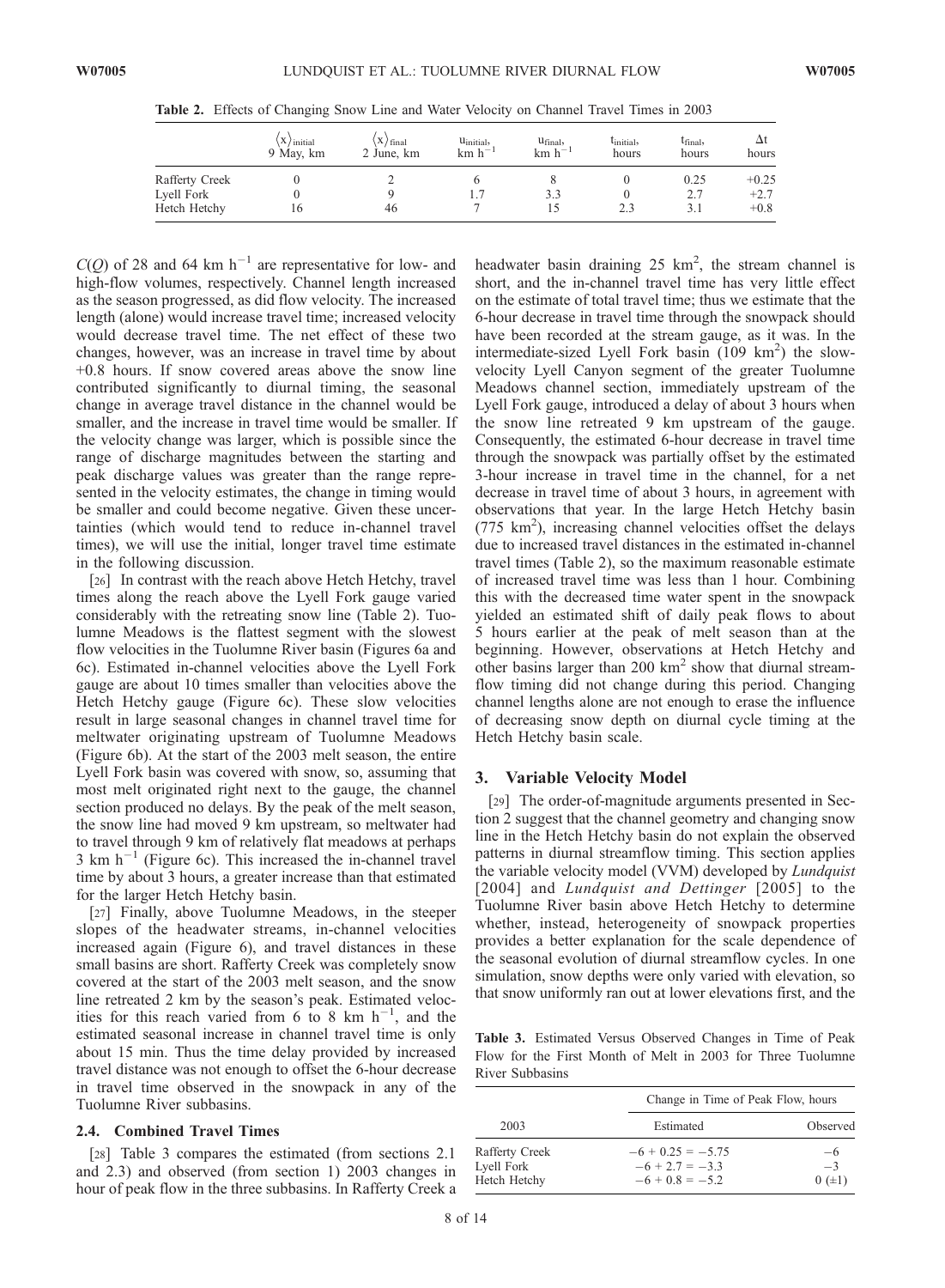

Figure 7. Map of Tuolumne River channels as represented in the VVM. Thick lines indicate channel segments. A new segment is defined each time a tributary stream intersects the main channel. The thin line delineates the boundaries of the Tuolumne River watershed above Hetch Hetchy. Numbers and arrows in the northwest corner of the diagram identify five channel segments. Each has unique properties measured from the DEM, as shown for segment 24, Piute Creek. The model considers 33 segments in total.

snow line retreated as observed in satellite images. In this simulation, snowpacks within each elevation band had identical properties. In a second simulation, snow depths were increased on average with elevation as in simulation 1. However, in this second simulation, snow depths and melt rates were also varied randomly within each elevation band. By comparing the diurnal cycles in the two simulations, the role of snowpack heterogeneity can be illustrated.

[30] The VVM represents the Tuolumne River as a series of channel segments (Figure 7), each with specified length, slope, contributing area, and mean elevation determined from the DEM. Segment lengths varied from 1 to 19 km, and slopes varied from 0.01 to 0.19. In both 2002 and 2003, SWE increased with elevation at the snow pillows. However, the relationship between melt rate and elevation was not significant at a 95% confidence level in either year, suggesting that elevation is not a dominant parameter controlling melt rates in this area. Spatially, melt rates vary much less than snow depth in alpine basins [*Anderton et al.*, 2002; Dunn and Colohan, 1999; Luce et al., 1998; Hartman et al., 1999]. Thus, for simplicity, we assumed that melt rates were not functions of elevation or location in the model. Initial snow depths were specified according to elevation (as outlined by Liston [1999]), so that, when the measured mean daily melt rates were integrated over the season, snow cover on average disappeared at each elevation on the first snow-free day observed by the MODIS satellite (Figure 8). A line fit to these SCA-based estimates, excluding the outlier at 0 cm initial SWE, indicates that average SWE increased 0.14 cm per m increase in elevation in 2003, with an initial average snow line at 2,400 m. This



Figure 8. SWE as a function of elevation at the start of the 2003 melt season, measured from snow pillows (circles) and satellite images of changing snow-covered area (SCA, triangles). The dashed line represents the best linear fit to the SCA estimates, excluding the outlier with 0 cm initial SWE.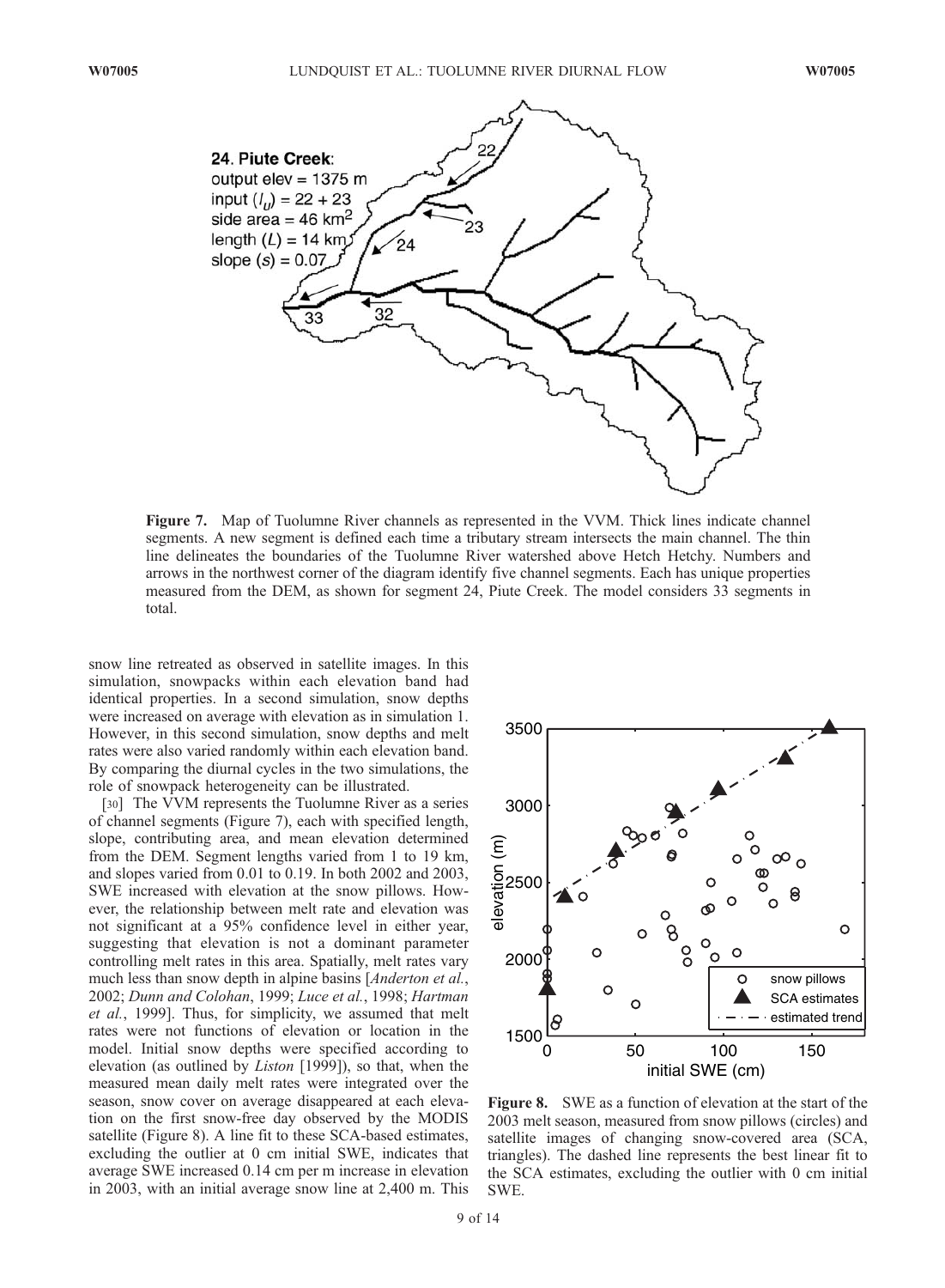

Figure 9. Diagram of river-routing component of the VVM.  $I_u$  is the upstream input,  $I_s$  is the local snowmelt input,  $f_s$  is the fraction of surface flow,  $I_g$  is the groundwater input, L is the length of the channel segment in this grid cell,  $h$  is the height of the water column,  $s$  is the slope of the channel bottom,  $\theta$  is the angle of the channel walls, and Q is the discharge from the channel segment (which will be  $I_u$  to the channel segment immediately downstream).

slope falls along the line of snow pillows with relatively low snow accumulation compared to other snow pillows at similar elevations (Figure 8). Because snow pillows are generally installed where large amounts of snow accumulate, they can overrepresent the snow depth for a given elevation. Also, because the MODIS snow-mapping algorithm [Hall et al., 2000] only recognizes large patches of snow, the SCA may be set to zero before all the snow in a pixel is gone.

[31] The VVM models melted water's journey from the snowpack to the stream gauge in terms of two dominant stages. The first stage is the vertical propagation of meltwater through a snowpack, which introduces the asymmetry of the diurnal cycle [Lundquist and Cayan, 2002] and the shift in hour of peak flow to earlier in the day as the snow depth decreases. VVM disaggregates daily melt rates measured at snow pillows into half sinusoids with peaks at solar noon, and these hourly melts are input at the top of homogeneous or heterogeneous snowpacks. Water propagates independently through patches of snow with different initial depths and melt rates at a speed according to (2), following Dunne et al. [1976]. Faster melt pulses overtake slower ones, and shock fronts develop. Meltwater that reaches the bottom of all the snow patches along a given river segment at a given time is summed and input to the upper end of that adjoining channel segment.

[32] The second model stage is the flow of water down the channel to the gauge, with snowmelt at each channel segment adding to the flow from segments farther upstream as the water moves downstream (Figure 9). In the present simulations, the flux from the snowpack is first divided into 10% surface flow and 90% subsurface/groundwater flow, with fractions based on the observed relative amplitude of the diurnal cycle [Lundquist and Cayan, 2002]. The surface flow is routed down the nearest channel using the Manning equation (following Henderson [1966] and Kouwen et al. [1993]), assuming *V*-shaped cross sections with constant side slopes,  $\theta$ , and spatially and temporally varying flow depths, h. From the Manning equation, the streamflow velocity, V, for this geometry is

$$
V = \frac{1}{n} R^{\frac{2}{3}} \sqrt{s} = \frac{1}{n} \left( \frac{h \cos \theta}{2} \right)^{\frac{2}{3}} \sqrt{s}
$$
(4)

where  $n$  is Manning's roughness coefficient,  $R$  is the hydraulic radius, and  $s$  is the longitudinal slope of the channel. The roughness coefficient,  $n$ , is assumed here to be 0.07, a value typical for mountain streams [Fread, 1993]. The side slope,  $\theta$ , is assumed to be 18°, based on channel cross sections measured from the DEM.  $C(Q)$  in equation (3) is represented more explicitly in equation (4) as a function of changing stream depths. The subsurface flow is modeled as outflow from a linear reservoir, which drains into the channel. Groundwater inflow,

$$
I_g = K_g^{-1} S_g,\tag{5}
$$

where  $K_g = 2.5$  days based on recession slopes from the Merced and Tuolumne Rivers, and  $S_g$  is the groundwater storage. Further model details and error analyses are presented by Lundquist [2004] and Lundquist and Dettinger [2005].

[33] In simulation 1, snowpack properties were kept uniform along each channel segment, with melt rates specified to equal the mean value measured by all the snow pillows each day and with the initial snow depths as shown in Figure 8 for that segment's mean elevation. In simulation 2, 100 independent snowpack patches were modeled alongside each channel segment. Each patch was prescribed a melt rate and depth chosen from a normal distribution with standard deviations as measured at the snow pillows and segment means as specified in simulation 1. For 2003, these standard deviations were 1 m for snow depths and 1.5 cm  $d^{-1}$  for melt rates. The areas of the 100 contributing patches were scaled by the segment's local contributing area, as measured in the DEM.

#### 4. Simulation Results

[34] Comparisons of observed discharge and hours of peak diurnal flows with simulated values for Rafferty Creek, Budd Creek, and Hetch Hetchy, are presented for spring 2003 (Figure 10) and spring 2002 (Figure 11). Rafferty and Budd creeks drain neighboring small basins of similar size and orientation (Figure 2), and streamflow peaks at nearly the same time each day in the two basins. Both records are shown in Figure 10 because the Rafferty Creek pressure sensor moved during seasonal peak flows in 2003, and there is some uncertainty about the measurements during the period from 28 May to 7 June 2003. At both Budd and Rafferty Creeks, continuous records of stream depth were converted to discharge magnitudes using rating curves established from at least 10 wading discharge measurements [*Rantz*, 1982] at each site. Since no discharge measurements were available at Hetch Hetchy, discharge was estimated as a linear multiple of depth. This yielded a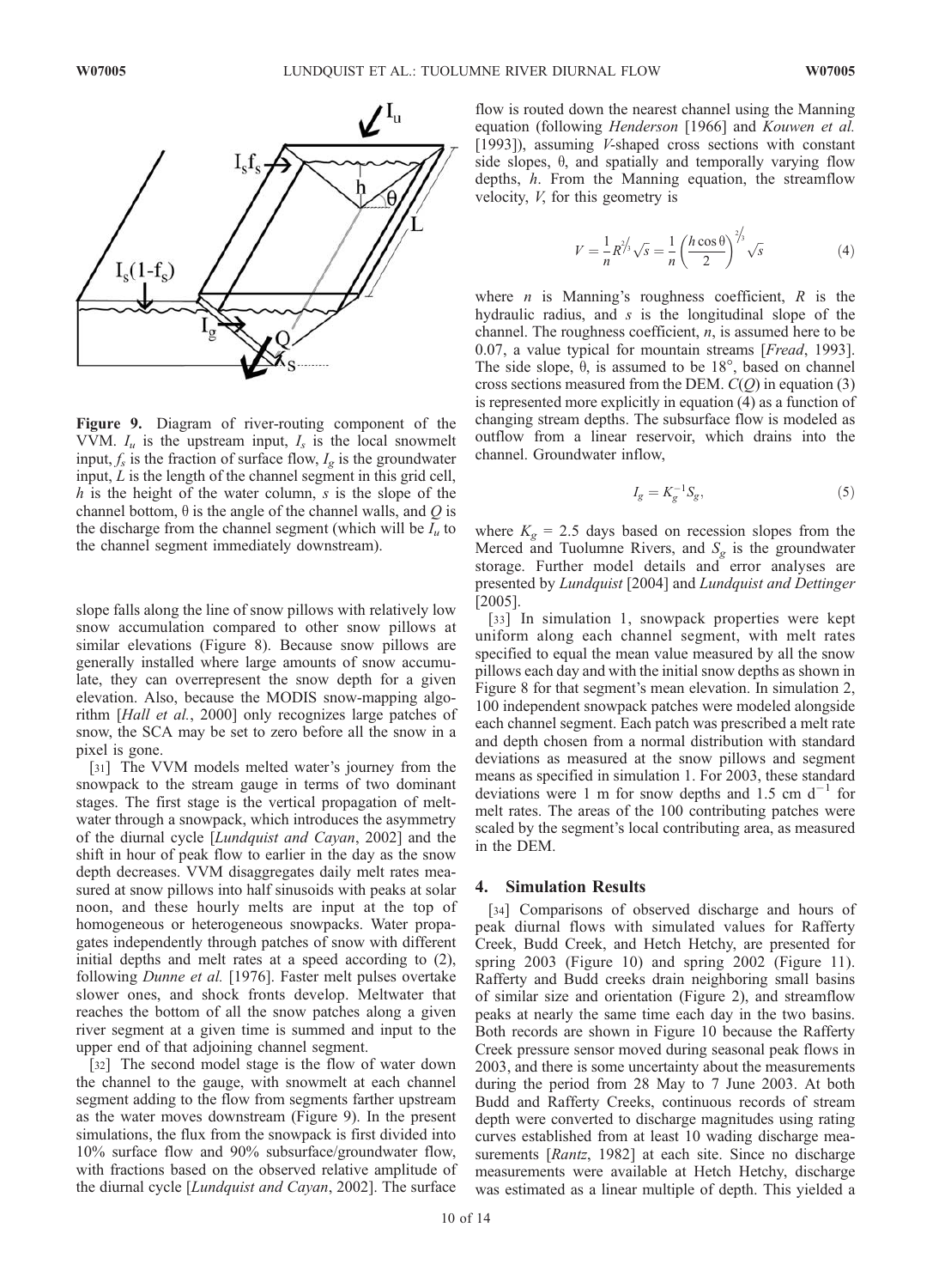

Figure 10. (a) Measured and simulated discharge versus time for two small basins, Rafferty and Budd creeks, for spring 2003. Observations are compared with simulations of Rafferty Creek, as marked in the legend in Figure 10c. (b) Estimated and simulated discharge versus time for the large basin, Hetch Hetchy, for 2003, with curves corresponding to the legend in Figure 10d. (c) Measured and simulated hour of peak streamflow versus day of year for the Rafferty and Budd Creek basins, for times corresponding to discharge levels in Figure 10a. (d) As in Figure 10c, but for the Hetch Hetchy basin. Observed flow timing at Hetch Hetchy is also plotted with an offset to 3 hours earlier, marked with arrow, for ease in comparison.



Figure 11. Same as Figure 10, except for 2002 and with no Budd Creek observations. Days where the time of peak of the diurnal cycle could be determined are marked with symbols in Figures 11c and 11d.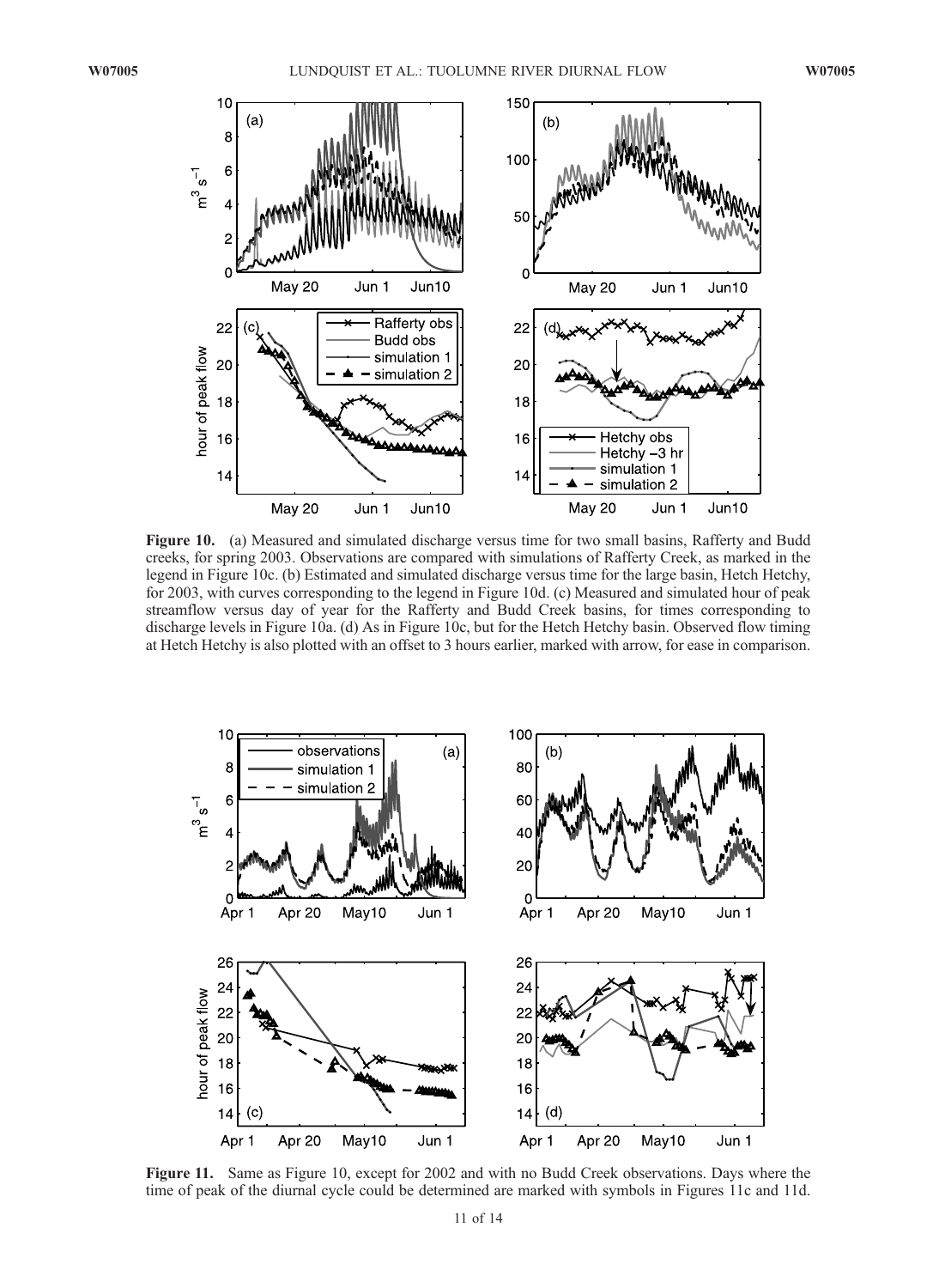reasonable measure of the seasonal shape of the hydrograph but could not be used to check how accurately the model simulates discharge magnitudes.

[35] In the small basins (Figures 10a and 11a), both simulations 1 and 2 overestimated discharge magnitudes early in the season. This overestimate occurred because the entire basin was modeled as contributing melt during this period, whereas high-altitude stage measurements from the inflow to Fletcher Lake near Vogelsang (Figure 2) indicated that snow in some north facing basins above 3000 m began melting about 10 days later than at lower elevations. VVM specified melt rates independently of elevation because a better functional relationship could not be determined from the snow pillow measurements.

[36] Simulation 1 overestimated the small-basin seasonal peak discharges and dried out unrealistically during the late season (after 4 June 2003 and 25 May 2002). In this simulation, given the specified uniform character of each channel segment's snowpack, the entire segment area contributed melt until the mean snowpack was depleted. At that point, no refuge of snow remained to sustain late season flows. In contrast, the real world and simulation 2 both include snow covered areas long after the mean snowpack was gone.

[37] Simulation 2 incorporated heterogeneous snow properties, and, as a result, variable snow covered area along each segment. In this simulation, the basin's snowmelt contributions decreased more gradually. The longer-lasting snowpacks of simulation 2 generated late season discharges that agreed much better with observations. The improved agreement occurred because the thinnest snowpacks disappeared before peak melt. Peak discharge was lower because the thicker snowpacks covered only a fraction of the total basin area, producing less total meltwater. These thicker snowpacks also lasted longer into the season, producing larger late season discharges. Simulation 2 also appears to match the observed seasonal flows at Hetch Hetchy slightly better than did simulation 1 (Figures 10b and 11b). As in the smaller basins, simulation 1 overestimated early and peak seasonal discharge and underestimated late season discharge.

[38] In 2002, both simulations deviated more from observed flows than in 2003. This may be due to sustained stormy periods during spring 2002, which interfered with the normal progress of snowmelt. In VVM, storms were represented (crudely) by periods of ''negative melt'' which added SWE and depth to the snowpack but did not supply water to the streams. In the small high-elevation basins, e.g., Rafferty Creek, observations suggest these storms decreased the percentage of the basin with snow ripe for melting, which may have contributed to the simulations' large overestimation of discharge. At Hetch Hetchy, observations suggest that some water is added to the streams during these periods, perhaps from precipitation falling as rain at lower elevations. This may have contributed to the simulations' underestimation of discharge at Hetch Hetchy.

[39] In simulation 1, channel lengths increased as the snow line retreated, but there was no heterogeneity in snowpack properties along an individual channel segment. In this simulation, the times of peak daily flows shifted to earlier in the day during the early melt season in both small and large basins. In 2003, daily peak flows at Rafferty Creek in simulation 1 arrived about 8 hours earlier by 30 May (day 150, the seasonal peak) than they did at the start of the melt season (Figure 10c). This shift is larger than the observed shift of 6 hours. In 2002, peak flow times in simulation 1 shifted to about 12 hours earlier between 1 April and 20 May, compared to an observed shift of about 4 hours (Figure 11c). In simulation 2, times of daily peak flows at Rafferty Creek in 2003 shifted about 6 hours earlier, in accord with observations. In 2002, simulated times of peak flows shifted 7.5 hours earlier, which is closer to observations than the results of simulation 1.

[40] At Hetch Hetchy, in both simulation 2 and in observations, daily peak flow times remained nearly constant in both years. However, in both 2002 and 2003, observed times of daily peak flow at Hetch Hetchy remained relatively constant near 2200 local time (Figures 10d and 11d), whereas the simulated times of peak flows at Hetch Hetchy were consistently about 1900 local time, 3 hours earlier. This offset may be due to an underestimate of channel roughness, resulting in overestimates of channel velocities. No wading discharge measurements were available to check velocities downstream of Glen Aulin. The too early simulations also may be due to delays introduced by hillslope travel times, which were not included in the model.

[41] In 2003, the time of peak flows in simulation 1 shifted to about 3 hours earlier in the early melt season, compared to the earlier estimate of 5 hours (section 2) and an observation of 0 hours (section 1). The shift of daily peak flows to earlier in the day in simulation 1 was interrupted at Hetch Hetchy after the season's peak discharge (30 May). By this time, the snow covered area had decreased to the point where most of the discharge originated upstream from Tuolumne Meadows, where slopes and velocities are relatively small. As more and more of the discharge at Hetch Hetchy originated above this break in channel slopes and inchannel velocities, the discharge-averaged travel times increased markedly. Simulation 2 matched observed changes in travel times well (Figure 10d). In 2002, Hetch Hetchy streamflow in simulation 1 peaked near 2200 at the beginning of the melt season and then shifted about 6 hours earlier near 10 May (Figure 11d). Flows in simulation 2 peaked near 1900 local time throughout most of the simulation (Figure 11d), with added delays of about 5 hours during the weeks with snowstorms in mid-April.

# 5. Summary, Discussion, and Applications

[42] Prior studies of nested basins [Braun and Slaymaker, 1981; Kobayashi and Motoyama, 1985] have suggested that the diurnal cycle in streamflow might yield information about snow characteristics in basins of all scales. This study examines nested basins across a wider range of areas and elevations, and demonstrates that diurnal streamflow timing is dominated by different characteristics at different basin scales. In small basins with limited elevation ranges and thus limited spatial variations in snow depths and melt rates, travel times through the snowpack dominate diurnal streamflow timing. Thus diurnal cycles reflect snow depths in these basins. In basins with areas less than  $30 \text{ km}^2$ , the hour of daily peak flow generally occurs near midnight at the beginning of the season and then shifts to progressively earlier in the day.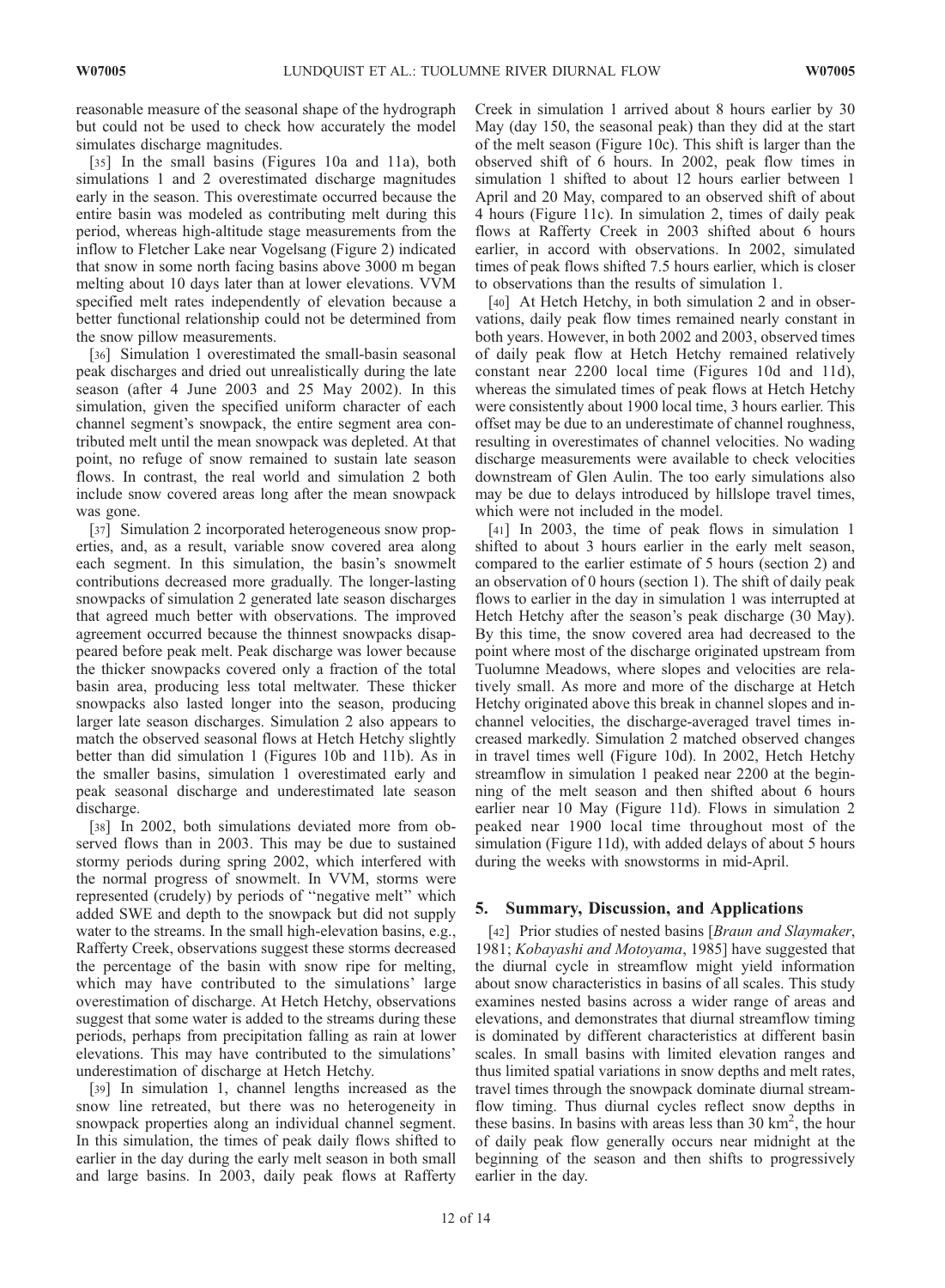[43] In larger basins that span large ranges of elevations and aspects, with greater spatial variations of snow depths, melt rates, and in-channel travel distances, snow heterogeneity and in-channel travel distances and velocities are more influential than the mean snow depth on the timing of diurnal cycles. Throughout the first half of the melt season, streamflow from these basins tends to peak consistently near midnight. As the melt season progresses, snow lines retreat to higher elevations, and higher elevations correlate with longer in-channel travel distances. However, during the first half of the melt season, increases in travel time due to increased distance are often offset by decreases in travel time due to increased velocity, as shown for the Hetch Hetchy basin in section 2. Thus both order-of-magnitude considerations and model simulations indicate that the retreat of the snow line is not sufficient to explain the near-constant time of peak flow observed at Hetch Hetchy from the start of the melt season until the day of peak discharge. Heterogeneity in snow depths and melt rates must be taken into account in order to properly simulate the near constancy of diurnal flow timings during this period. The same heterogeneity is necessary to reproduce the persistence of snowmelt-fed flows after the seasonal peak has passed. Thus snowpack heterogeneity is a fundamental part of the working of larger river basins.

[44] Pressure sensors for recording stream stage, such as those used in the Yosemite study, are small, inexpensive, easy to deploy, and have little environmental impact in remote mountain areas. Developing rating curves for sites in remote areas is labor intensive and time consuming, but precise information about diurnal cycle timing can be gleaned from stage information alone, without rating curves. Thus the ideas presented here provide practical ways to learn about snow and basin properties in remote, previously unmonitored basins. When all snowmelt input originates upstream, diurnal timing measured at different locations along a single channel gives direct measurements of travel time along channel segments. This information can be combined with distance and standard flow equations to estimate changing velocities and roughness coefficients for these segments at various levels of discharge (Figure 6).

[45] Diurnal timing in small basins, with areas less than 30 km2 , provides information about snow water reserves throughout the melt season and might be used to forecast water supplies. Timing in larger river basins reflects the extent of heterogeneity within the basins. This may eventually provide an indicator of how many small basins should be monitored to adequately represent average snow depths contributing to the larger river's discharge. Timing in larger rivers is also remarkably consistent during the first half of the melt season each year, and this information can be used by hydroelectric power plants to predict the best hours of operation.

[46] Mountain channel morphology is characterized by pronounced and abrupt variations in slope [Wohl, 2000], and almost all mountain basins in the western United States have sections of very flat topography (generally lakes and meadows). The largest transitions in (in-channel) travel times are associated with periods when snowmelt patterns change from having most snowmelt derived from below a major flat segment (e.g., Tuolumne Meadows) to a pattern with most snowmelt deriving from above the break in slope. Where low-gradient sections are long enough, they can introduce the abrupt onset of pronounced delays in diurnal cycle timing. When these sections are located at elevations upstream of a gauge, abrupt changes in diurnal cycle timing, which are likely to be repeated each year, may be used to determine the proportions of melt from upstream and downstream of the low-gradient section. A full examination of this effect is the subject of further research by the authors.

[47] Hourly discharge/stage information is already available in real time from 83% of USGS gauges (http:// waterdata.usgs.gov/nwis/rt). In light of the results presented here, this data can be used to evaluate snowpack properties, basin heterogeneity, the location of snowmelt, or stream channel velocities in many settings. However, development of these methods will require the development of historical archives of hourly flows, which are not available for many gauges at present.

[48] **Acknowledgments.** The authors thank Jeff Dozier, Brad Werner, Rob Pinkel, and two anonymous reviewers for comments and suggestions on the manuscript. Brian Huggett and Jim Roche provided field support for the 2002 and 2003 Yosemite observations. Dave Peterson and Rich Smith provided the instruments and data for the Tuolumne River gauges at Hetch Hetchy and Highway 120, and Frank Gehrke and the California Snow Surveys provided snow sensor and snow survey data. Mammoth Mountain energy balance data were provided by Michael Colee and the NASA investigation ''Hydrology, Hydrochemical Modeling, and Remote Sensing in Seasonally Snow covered Alpine Drainage Basins,'' the Donald Bren School of Environmental Science and Management at the University of California, Santa Barbara, the U.S. Army Corps of Engineers Cold Regions Research and Engineering Laboratory (CRREL), and the Mammoth Mountain Ski Area. Funding was provided by the Canon National Parks Foundation, the California Institute for Telecommunications and Information Technology, the U.S. Geological Survey, the NOAA Office of Global Programs through the California Application Program, the NSF ROADNet, and the California Energy Commission.

#### References

- Adams, W. P. (1976), Areal differentiation of snow cover in east central Ontario, Water Resour. Res., 12, 1226 – 1234.
- Anderton, S. P., S. M. White, and B. Alvera (2002), Micro-scale spatial variability and the timing of snow melt runoff in a high mountain catchment, J. Hydrol., 268, 158-176.
- Bathurst, J. C. (2002), At-a-site variation and minimum flow resistance for mountain rivers, *J. Hydrol.*, 269,  $11-26$ .
- Bengtsson, L. (1981), Snowmelt generated run-off from small areas as a daily transient process, Geophysica, 17, 109-121.
- Bras, R. L. (1990), Hydrology: An Introduction to Hydrologic Science, 643 pp., Addison-Wesley, Boston, Mass.
- Braun, L. N., and H. O. Slaymaker (1981), Effect of scale on complexity of snowmelt systems, Nord. Hydrol., 12, 235-246.
- Caine, N. (1992), Modulation of the diurnal streamflow response by the seasonal snowcover of an alpine basin, J. Hydrol., 137, 245-260.
- Colbeck, S. C. (1972), A theory of water percolation in snow, J. Glaciol.,  $11(63)$ , 369 – 385.
- Colbeck, S. C., and E. A. Anderson (1982), The permeability of a melting snow cover, Water Resour. Res., 18(4), 904-908.
- Dettinger, M. D., and F. Gerkhe (2002), Thermodynamic evolution of snowpack at Gin Flat, Yosemite National Park, winter-spring 2002, paper presented at Sierra Nevada Science Symposium, U.S. Geol. Surv., Lake Tahoe, Calif.
- D'Odorico, P., and R. Rigon (2003), Hillslope and channel contributions to the hydrologic response, Water Resour. Res., 39(5), 1113, doi:10.1029/ 2002WR001708.
- Dunn, S. M., and R. J. E. Colohan (1999), Developing the snow component of a distributed hydrological model, a step-wise approach based on multiobjective analysis,  $J.$  Hydrol., 223, 1-16.
- Dunne, T. (1978), Field studies of hillslope flow processes, in Hillslope Hydrology, edited by M. J. Kirkby, pp. 227–293, John Wiley, Hoboken, N. J.
- Dunne, T., A. G. Price, and S. C. Colbeck (1976), The generation of runoff from subarctic snowpacks, Water Resour. Res., 12, 677-685.